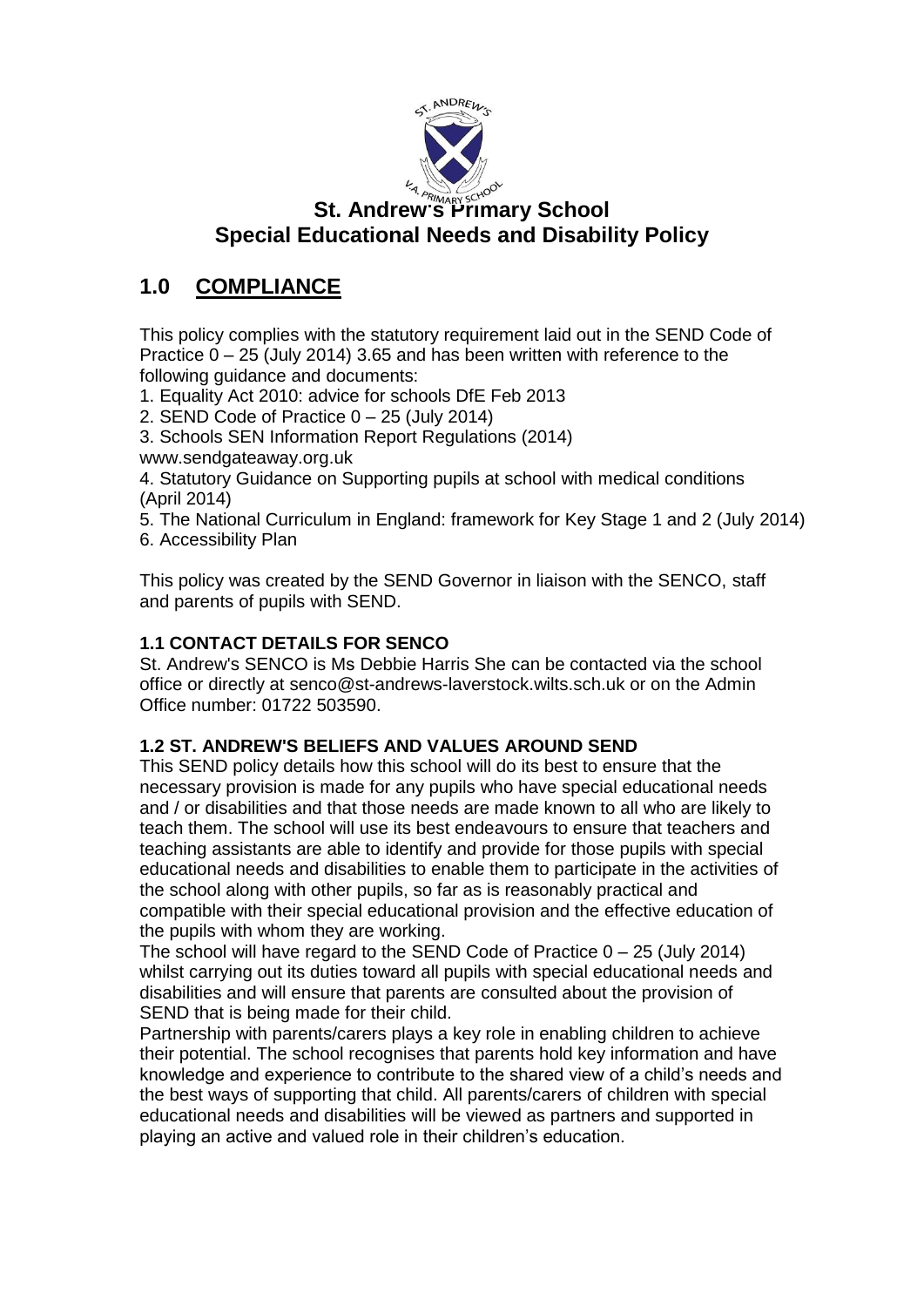# **2.0 AIMS AND OBJECTIVES**

Our overarching aim is to create an atmosphere of encouragement, acceptance, respect for achievements and sensitivity to individual needs, in which all pupils can thrive by paying attention to these specific areas:

### **2.1 AIMS**

To recognise that children may require additional support at any time during their school life. This may be as a result of learning difficulties, physical or sensory impairment, behavioural or emotional problems.

To provide all children with the opportunity to maximize their potential through the delivery of a broad, balanced and appropriate curriculum.

To develop self-esteem through showing each child they are valued and by praising all personal achievements.

To develop the social, moral, spiritual and cultural understanding of each child. To ensure that pupils with special educational needs are as fully involved in the life of the class as possible.

To meet the needs of pupils within the classroom, wherever possible.

#### **2.2 OBJECTIVES**

To ensure that all children with SEND will have a Provision Map which will show any different or additional support they might need. For children with more complex needs, St. Andrew's will request advice from outside agencies and together with the child's teacher and parents a My Support Plan will be developed.

To identify and monitor pupils' individual needs at the earliest possible stage so that the necessary provision can be made.

To plan, where appropriate, an effective curriculum to meet the needs of children with special educational needs and ensure that the targets set in the child's Provision Map or My Support Plan are specific, measurable, achievable, realistic and time related.

To work in close partnership with parents/carers of pupils with special educational needs.

To involve pupils in the identification and review of their targets identified in their Support Plan, My Plan or Provision Map.

To raise the self-esteem of pupils with special educational needs through the identification and acknowledgement of the progress they achieve.

To ensure that all those who are involved in the child's learning understand how best to support the child.

## **3.0 IDENTIFIYING SEND**

#### **3.1 TYPES OF SEN**

SEN is divided into 4 types:

1. Communication and Interaction - this includes children with speech and language delay, impairments or disorders, hearing impairment, and those who demonstrate features within the autistic spectrum.

2. Cognition and Learning - this includes children who demonstrate features of moderate, severe or profound learning difficulties or specific learning difficulties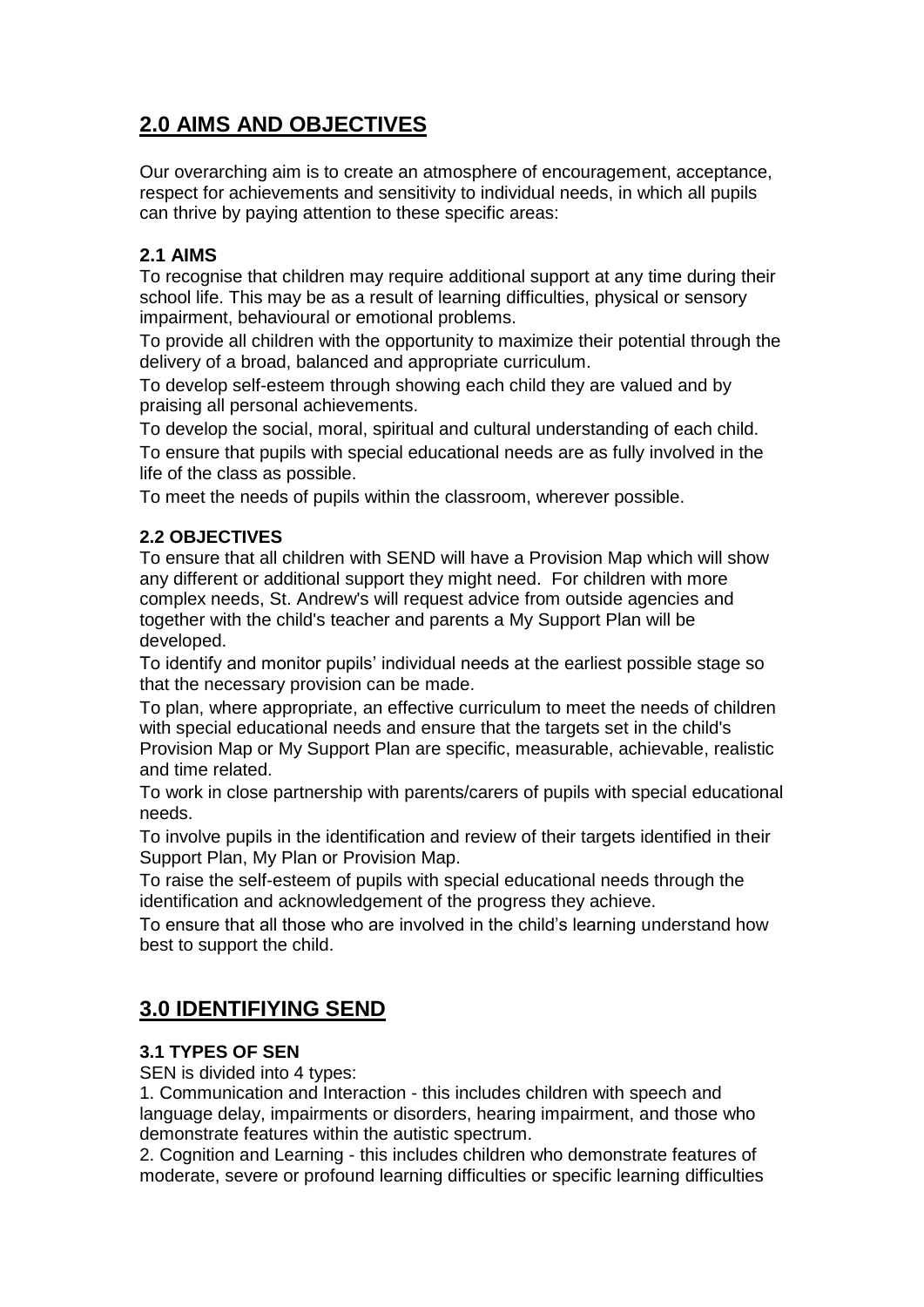or specific learning difficulties such as dyslexia, dyscalculia, dysgraphia or dyspraxia.

3. Social, Mental and Emotional Health - this includes children who may be withdrawn or isolated, disruptive or anxious, hyperactive or lacking in concentration.

4. Sensory and/or Physical Needs - this includes children with sensory, multisensory and physical difficulties.

The purpose of identifying 4 types of SEND is to enable the school to take appropriate action - it is not to fit a child into a particular category. At St. Andrew's, the needs of the whole child are considered.

#### **3.2 OTHER NEEDS WHICH ARE NOT SEND BUT MAY IMPACT ON PROGRESS AND ATTAINMENT**

#### **3.2.1 Behavioural difficulties**

Behavioural difficulties do not necessarily mean that a child or young person has a SEN and should not automatically lead to a pupil being registered as having SEN. However, in practical terms behavioural difficulties may lead to children being registered on the SEND register so that they can access appropriate support

#### **3.2.2 Disability**

Many children and young people who have SEN may have a disability under the Equality Act 2010 – that is '…a physical or mental impairment which has a longterm and substantial adverse effect on their ability to carry out normal day-to-day activities'. This definition provides a relatively low threshold and includes more children than many realise: 'Long-term' is defined as 'a year or more' and 'substantial' is defined as 'more than minor or trivial'. This definition includes sensory impairments such as those affecting sight or hearing, and long-term health conditions such as asthma, diabetes, epilepsy, and cancer. Children and young people with such conditions do not necessarily have SEN, but there is a significant overlap between disabled children and young people and those with SEN. Where a disabled child or young person requires special educational provision they will also be covered by the SEN definition.

#### **3.2.3 Slow progress and low attainment**

Slow progress and low attainment do not necessarily mean that a child has SEN and should not automatically lead to a pupil being recorded as having SEN.

#### **3.2.4 Persistent disruptive or withdrawn behaviours**

Whilst persistent disruptive or withdrawn behaviours can compromise progress and attainment they do not necessarily mean that a child or young person has SEN.

#### **3.2.5 English as an additional language**

Identifying and assessing SEN for children or young people whose first language is not English requires particular care; difficulties related solely to limitations in English as an additional language are not SEN.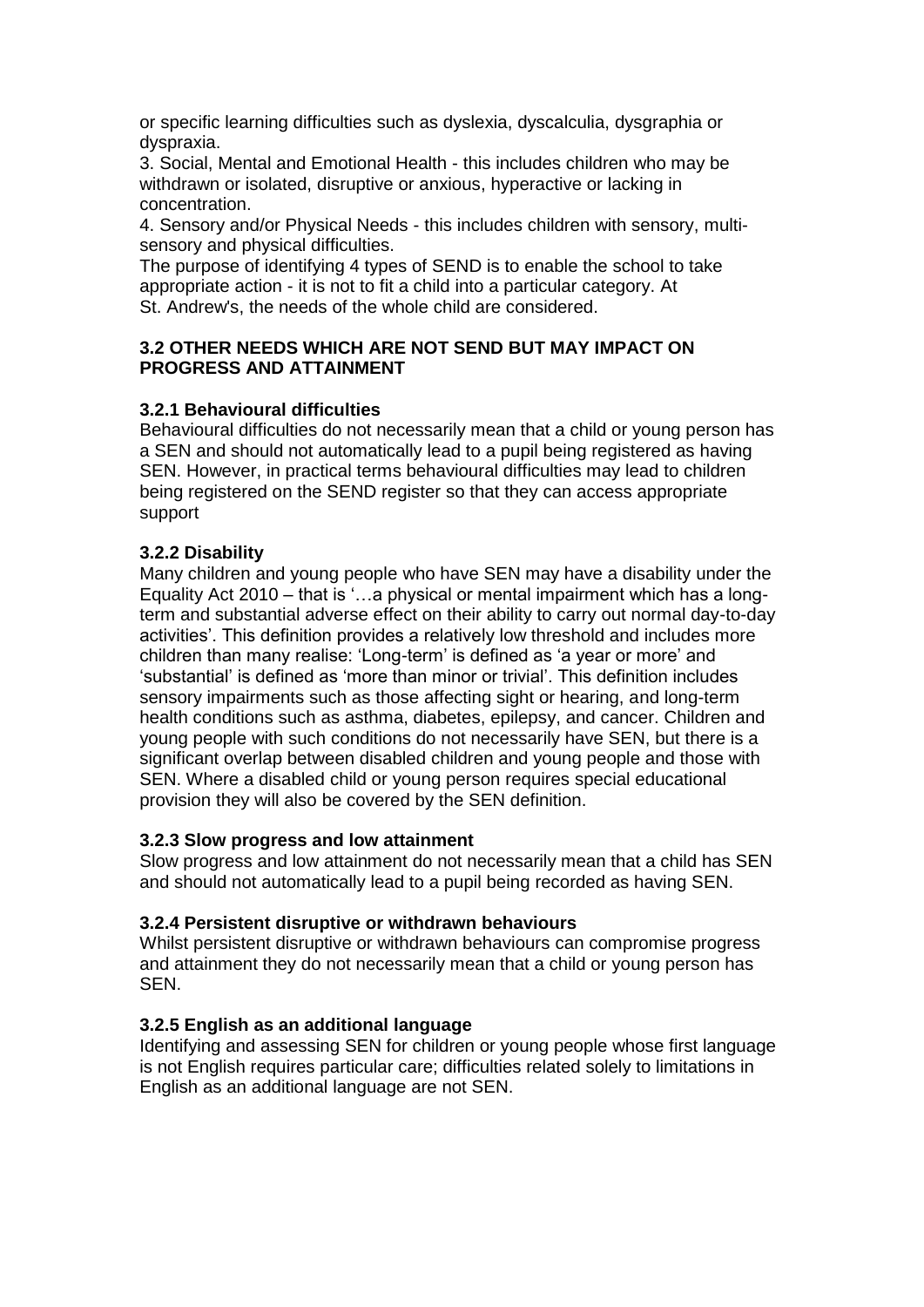#### **3.2.6 Attendance and Punctuality**

All children should attend school regularly and punctually so as to achieve the best possible education through an optimum use of their time at school. Poor attendance and lateness can lead to lower attainment and progress.

#### **3.2.7 Health and Welfare**

All children have a right to be protected from harm. Children cannot learn effectively if they do not feel secure.

#### **3.2.8 Pupil Premium and Service Children's Grant**

"Pupil Premium" refers to grants allocated for children who are, or have been, in receipt of Free School Meals and Looked After Children (all children who have been in care for at least one day in year groups Reception to Year 11). The Pupil Premium provides additional funding on top of the main funding a school receives. It is targeted at pupils from disadvantaged backgrounds to ensure they benefit from the same opportunities as pupils from less deprived families.

Service Children's Grant refers to grants allocated to children whose parent(s) are serving in the Military. Whilst the attainment of service children, on average, is above that of their peers, they face unique challenges and stresses. The extra funding will help schools focus on providing additional (mainly pastoral) support to Service children, if required.

The 'Adopted from Care' Pupil Premium grant is received to support the education of those children in the school who have been adopted.

As a school we observe two key duties:

1. We **must not** directly or indirectly discriminate against, harass or victimise disabled children and young people

2. We **must** make reasonable adjustments, including the provision of auxiliary aids and services, to ensure that disabled children and young people are not at a substantial disadvantage compared with their peers. This duty is anticipatory – it requires thought to be given in advance to what disabled children and young people might require and what adjustments might need to be made to prevent that disadvantage

The school's Equality Policy, Anti-Bullying Policy and the Accessibility Plan can be found on the school website.

## **4.0 A GRADUATED APPROACH TO SEND SUPPORT**

This section sets out the process by which St. Andrew's identifies and manages children with SEND.

#### **4.1 IDENTIFICATION, ASSESSMENT AND REVIEW**

The Code of Practice outlines a graduated response to pupils' needs. This response is seen as action that is **additional to** or **different from** the provision made as part of the school's usual differentiated curriculum and strategies.

St. Andrew's will try to meet every child's needs within the classroom through ensuring that our planning, teaching and approaches meet the needs all of the children in our school. However, where through careful identification and assessment we and/or the parents/carers determine that a child is not making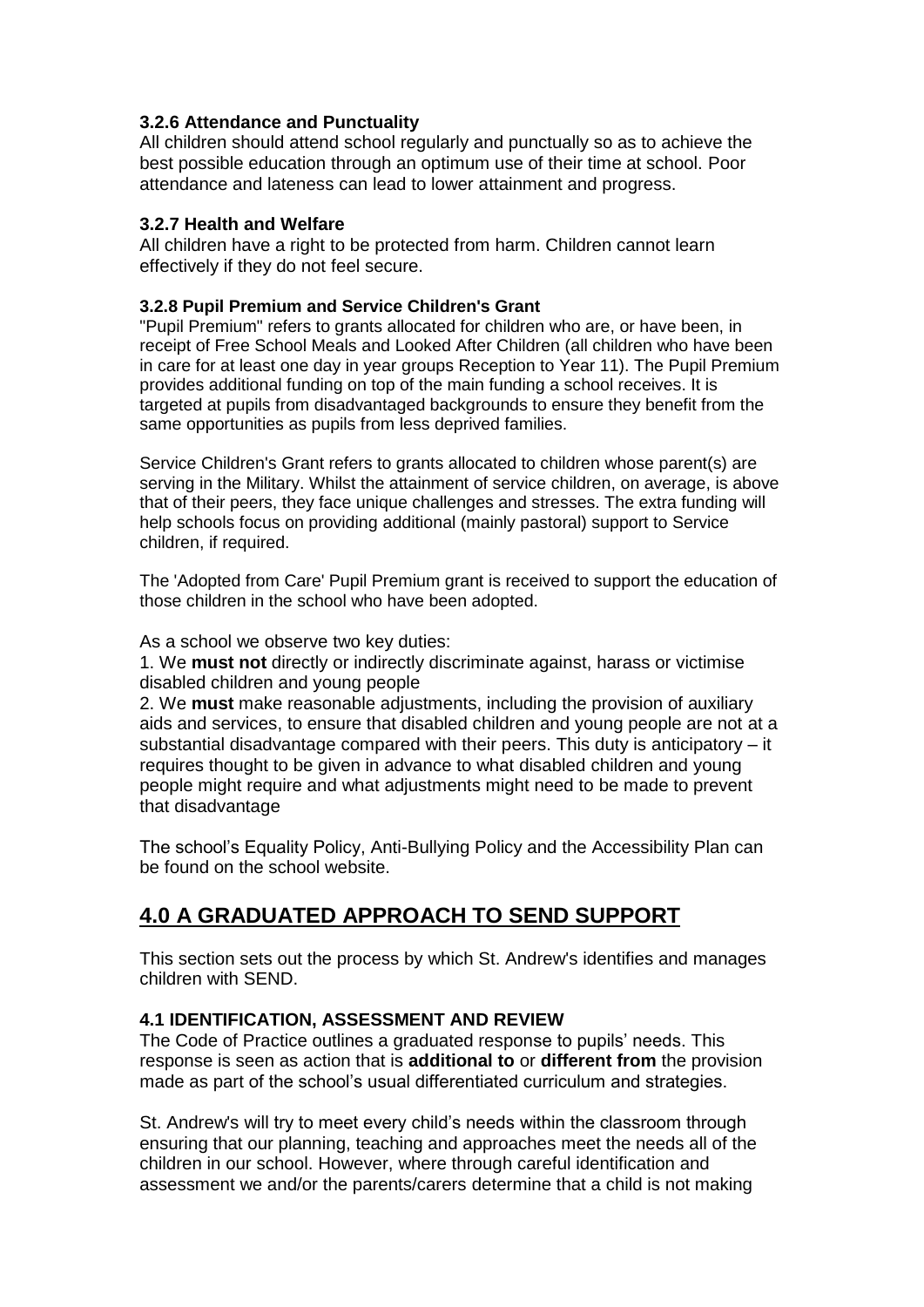satisfactory progress, the class teacher in consultation with the SENCO and the child and parents, will review the strategies and approaches that are currently being used and the way these might be developed. Where this review leads to the conclusion that the child needs help over and above that which is normally available within the class, we will further assist the child through SEND support.

The school uses Pupil Progress Meetings to record and maintain information about the identification, assessment and provision for each pupil as well as those with SEND. Pupil Progress Meetings take place 3 times per year. A register is kept of pupils with SEND. Provision Maps and My Support Plans are used to record additional provision for pupils on the SEND register.

### **4.2 A GRADUATED APPROACH TO SEND**

At St. Andrew's we adopt a quality first approach. The key characteristics of high quality teaching are:

1. Highly focused lesson design with sharp objectives differentiated to meet individual learning needs

2. High demands of pupil involvement and engagement with their learning

3. High levels of interaction for all pupils

4. Appropriate use of teacher questioning, modelling and explaining

5. An emphasis on learning through dialogue, with regular opportunities for pupils to talk both individually and in groups

6. An expectation that pupils will accept responsibility for their own learning and work independently

7. Regular use of encouragement and authentic praise to engage and motivate pupils.

8. Use of appropriate resources and approaches to remove barriers to learning for children with SEND.

### **4.3 THE ASSESS, PLAN, DO AND REVIEW CYCLE FOR SEND**

### **4.3.1 ASSESS**

In identifying a child as needing SEN support the class teacher, working with the SENCO, should carry out a clear analysis of the pupil's needs. This should draw on the teacher's assessment and experience of the pupil, their previous progress and attainment, the views and experience of parents, the pupil's own views and, if relevant, advice from external support services. Schools should take seriously any concerns raised by a parent. These should be recorded and compared to the setting's own assessment and information on how the pupil is developing. As part of this information gathering process the school can use the checklists found in Wiltshire Graduated Response to SEND Support (GRSS) and in some cases, outside professionals from health or social services may already be involved with the child. These professionals should liaise with the school to help inform the assessments. Where professionals are not already working with school staff the SENCO should contact them, if the parents agree, and if it is deemed appropriate.

### **4.3.2 PLAN**

Where it is deemed appropriate to provide a pupil with SEN support, this shall be done in consultation with the parents. The teacher and the SENCO should agree, in consultation with the parent and the pupil, the adjustments, interventions and support to be put in place, as well as the expected impact on progress,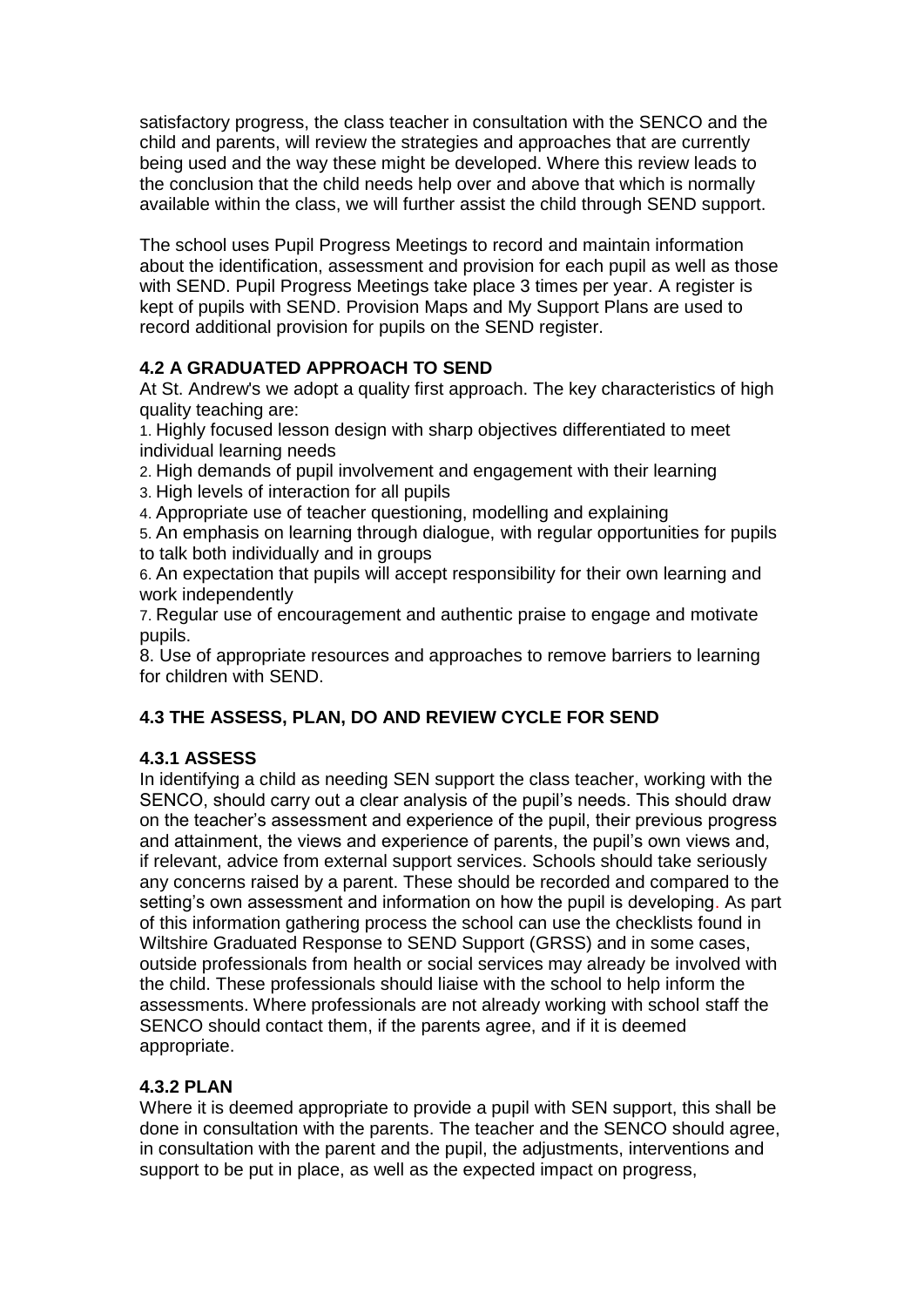development or behaviour, along with a clear date for review. The support and intervention provided should be selected to meet the outcomes identified for the pupil, based on reliable evidence of effectiveness, and should be provided by staff with sufficient skills and knowledge. Where appropriate, plans should seek parental involvement to reinforce or contribute to progress at home. All teachers and support staff who work with the pupil should be made aware of their needs, the outcomes sought, the support provided and any teaching strategies or approaches that are required. This should also be recorded on the Provision Maps and My Support Plans as appropriate.

#### **4.3.3 DO**

The class teacher is responsible for working with the child on a daily basis. Where the interventions involve group or one-to-one teaching away from the main class, they still retain responsibility for the pupil. They should work closely with any teaching assistants or specialist staff involved, to plan and assess the impact of support and interventions and how they can be linked to classroom teaching. The SENCO should support the class teacher in the further assessment of the child's particular strengths and weaknesses, in problem solving and advising on the effective implementation of support.

#### **4.3.4 REVIEW**

The effectiveness of the support and interventions and their impact on the pupil's progress should be reviewed in line with the agreed date. The impact and quality of the support and interventions should be evaluated, along with the views of the pupil and their parents. This should feed back into the analysis of the pupil's needs. The class or subject teacher, working with the SENCO, should revise the support in light of the pupil's progress and development, deciding on any changes to the support and outcomes in consultation with the parent and pupil. Where a pupil has an Education and Health Care plan, the local authority, in cooperation with the school, must review that plan as a minimum every twelve months.

#### **4.4 MANAGING PUPILS' NEEDS ON THE SEND REGISTER**

All children on the SEND Register will have a Provision Map. They may also have a My Support Plan or, as appropriate, which details important information about the child, including their areas of strengths and weakness, their outcomes and steps taken to allow children to achieve them and any other professionals who have contact with the child. Class teachers, parents, pupils and other professionals will all contribute to the Provision Map, My Support Plan or My Plan (EHCP). These are designed to be working documents which are updated to reflect the current needs of the child.

Review meetings will take place three times a year for pupils with a My Support Plan. Parents and pupils will be involved in reviewing progress and setting new outcomes. Provision Maps with be shared with parents at Parent Consultation evenings.

Class teachers are responsible for evidencing progress according to the outcomes described in the Provision Map, My Support Plan or My Plan. Class teachers are also responsible for maintaining and updating Provision Maps or My Support Plans. These are then shared with everyone involved with the child. The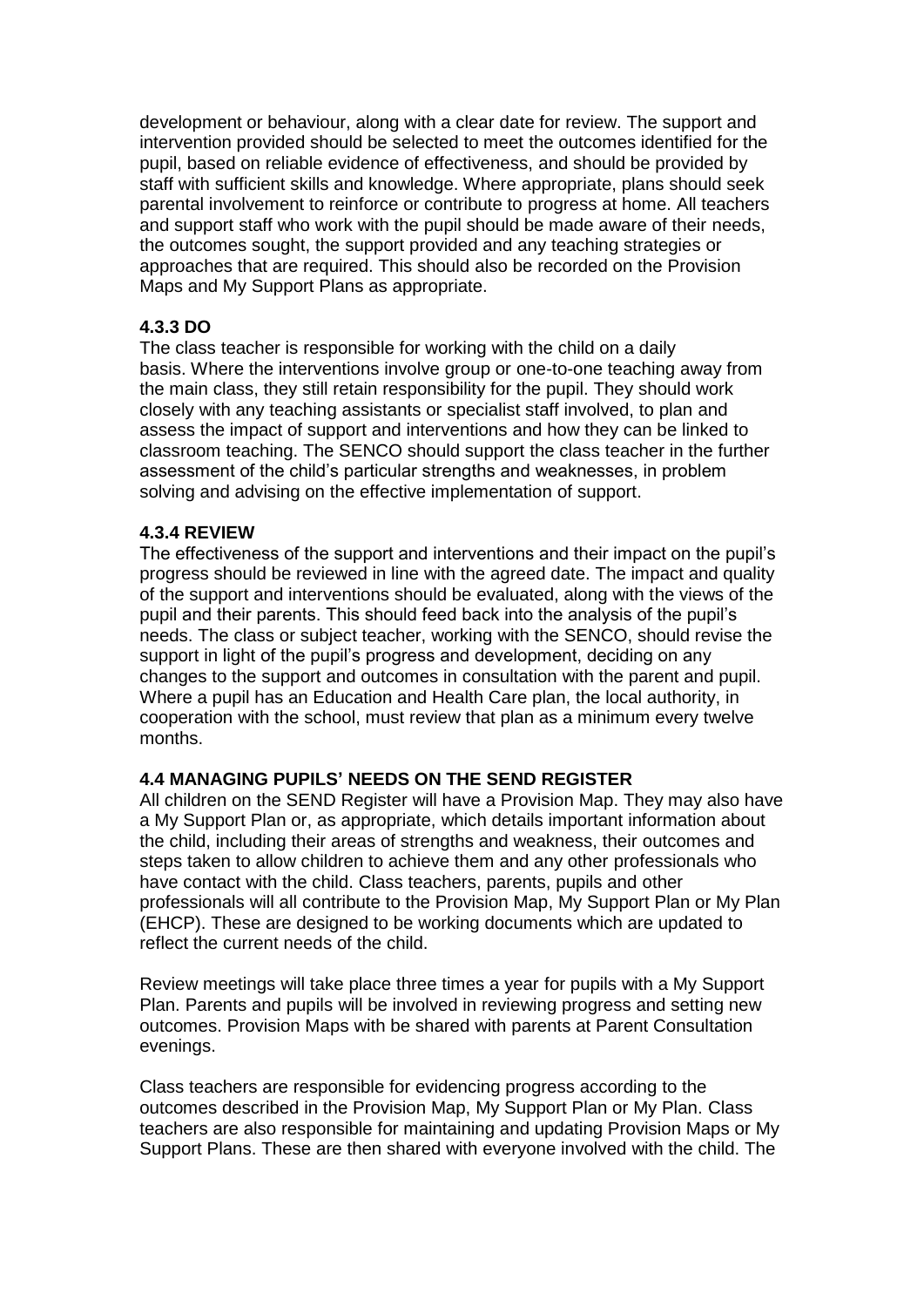SENCO monitors all records provided by class teachers to ensure consistency across the school and appropriateness and quality of outcomes.

#### **Education, Health and Care Needs Assessments**

Where, despite the school having taken relevant and purposeful action to identify, assess and meet the SEND of the child or young person, the child or young person has not made expected progress, the school or parents should consider requesting an Education, Health and Care needs assessment. In Wiltshire, these assessments are called a "My Plan" but are usually known as an EHCP. Typically a pupil with these complex needs would already have a Support Plan in place. The SENCO will request a SEND Lead Worker to support parents and the school with this process.

# **5.0 CRITERIA FOR EXITING THE SEN REGISTER/RECORD**

If it is felt that children are making progress which is sustainable then they may be taken off of the SEND register. If this is the case then the views of the teacher, SENCO, pupil and parents need to be taken into account, as well as that of any other professionals involved with the child. If it is agreed by all to take the pupil off the SEND register then all records will be kept until the pupil leaves the school (and passed on to the next setting). The pupil will continue to be monitored through the school's usual monitoring procedures, such as pupil progress meetings. If it is felt that the pupil requires further additional assistance then the procedures set out in this policy will be followed.

# **6.0 SUPPORTING PUPILS AND FAMILIES**

1. Parents are welcome to read the Local Authority's offer at www.wiltshirelocaloffer.org.uk.

2. Parents are advised to read the St. Andrew's SEN Information Report and Policy.

3. The school has a Parent Support Advisor, Miss Jemma Mackle, who can be contacted through the school office.

3. Parents are welcome to contact other agencies (listed below) to access help and support for their family and children. On the Wiltshire Council Website, the following links are available.

#### **Local Offer Links**

**[Education](https://www.wiltshirelocaloffer.org.uk/education/)** Preparing for [Adulthood](https://www.wiltshirelocaloffer.org.uk/preparing-for-adulthood/) SEND [Service](https://www.wiltshirelocaloffer.org.uk/send-service/) [Social](https://www.wiltshirelocaloffer.org.uk/social-care/) Care [Leisure](https://www.wiltshirelocaloffer.org.uk/leisure/) [Health](https://www.wiltshirelocaloffer.org.uk/health/)

4. Class teachers, in partnership with the SENCO, are responsible for ensuring that pupils are able to access assessments carried out within their class. If a child's needs mean that they are unable to access standardised tests then the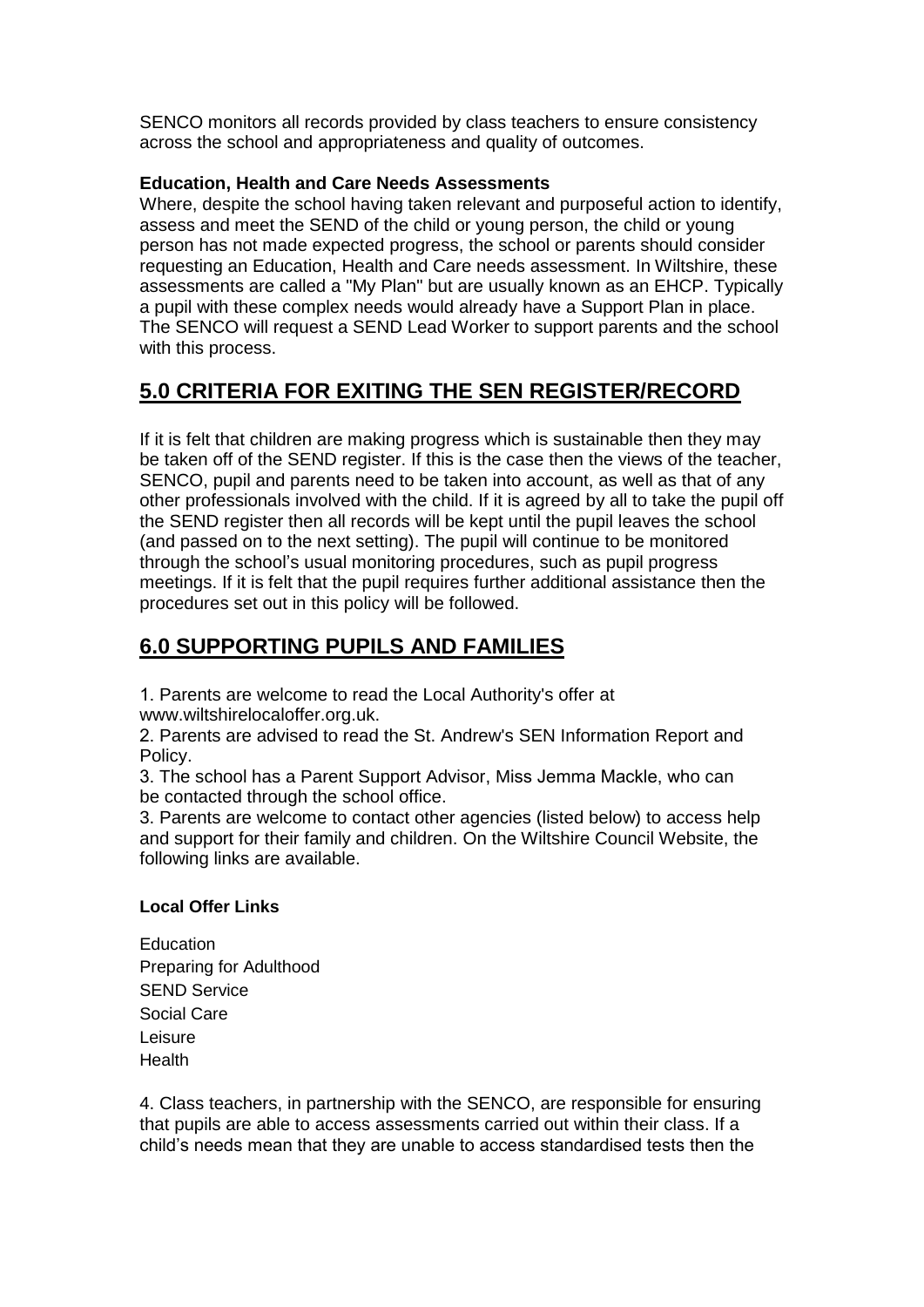SENCO will liaise with the class teacher to assess pupils' eligibility for access arrangements.

5. St. Andrew's teachers liaise with colleagues within the school to ensure smooth transitions between classes.

6. St. Andrew's supports all pupils as well as those with SEND to move successfully to secondary school. The SENCO discusses the needs of individual SEND pupils with the SENCO at the new school to facilitate the transition. Extra familiarisation sessions can be arranged if this is deemed to be beneficial.

## **7.0 SUPPORTING PUPILS AT SCHOOL WITH MEDICAL CONDITIONS**

The school recognises that pupils at school with medical conditions should be properly supported so that they have full access to education, including school trips and physical education. Some children with medical conditions may be disabled and where this is the case the school will comply with its duties under the Equality Act 2010. Some may also have special educational needs (SEN) and may have an Education, Health and Care (EHC) plan which brings together health and social care needs, as well as their special educational provision and the SEND Code of Practice (2014) is followed. The school has a policy for Supporting Pupils at School with Medical Conditions, which can be found on the school website in the policies section.

## **8.0 ADMISSION ARRANGEMENTS FOR PUPILS WITH SEND**

Normal admission arrangements apply. The admissions policy is based on the agreed Wiltshire policy. We strive to be a fully inclusive school. All children will be treated according to their needs in line with the school's policy for equality of opportunity. No child will be denied admission because of his or her creed, race, physical ability or academic attainment. Where a child has a particular need e.g. wheelchair access, the governors will make every effort to ensure the child's needs are fully met. If a child is transferring into the school with a statement, or has been receiving extra support in their previous school or educational setting, the continuation of this support will be negotiated with the LEA to ensure their needs can be met.

Any variation to the above will need to be agreed by the full governing body.

### **9.0 MONITORING AND EVALUATION OF SEND POLICY AND PROVISION**

The success of the school's SEND policy and provision is evaluated through: 1. Monitoring of classroom practice and the quality of teaching by the Head Teacher, Deputy Head and the school's Local Authority partner ( CASPR) as well as Ofsted Inspectors.

- 2. Analysis of pupil tracking data for progress and attainment 3 times per year
- 3. Evaluation of intervention programmes every long term 3 times per year
- 4. Pupil Premium tracking 3 times per year
- 5. Pupil Progress meetings 3 times per year
- 6. Monitoring of procedures and practice by the SEND governor
- 7. School Self-Evaluation document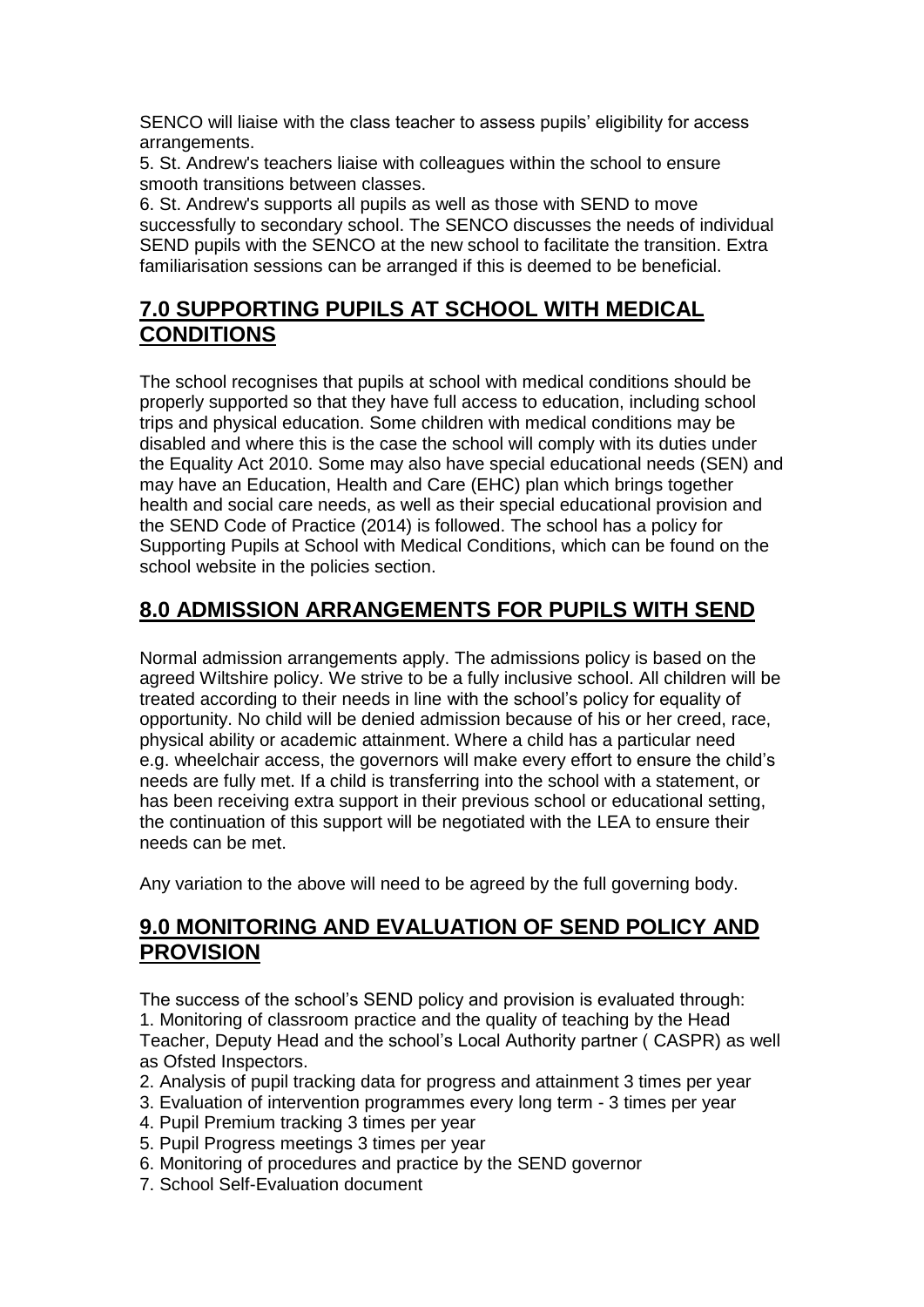8. School Development Plan

9 Local Authority moderation process (CASPR) and OFSTED inspection arrangements

10. Meetings of parents and staff, both formal and informal.

## **10.0 TRAINING AND RESOURCES**

In order to maintain and develop the quality of teaching and provision to respond to the strengths and needs of all pupils, all staff are encouraged to undertake training and development. All teachers and support staff undertake induction on taking up a post and this includes a meeting with the SENCO to explain the systems and structures in place around the school's SEND provision and practice, and to discuss the needs of individual pupils. Staff training needs will be discussed at this stage, and both teaching and support staff will be made aware of training opportunities that relate to working with children with SEND. In addition, SEN training is provided at staff meetings for all teachers and also Teaching Assistants.

The school's SENCO regularly attends the Wiltshire SENCO conferences and more local Cluster Schools' SENCO network meetings in order to keep up to date with local and national updates in SEND.

## **11.0 ROLES AND RESPONSIBILITIES**

### **11.1 GOVERNOR'S ROLES**

The Governing body of this school must :

1. Do its best to ensure that the necessary provision is made for any child who has special educational needs

2. Ensure that where the 'responsible person' e.g. the Head Teacher, SENCO or the appropriate governor – has been informed by the LEA that a child has special educational needs, those needs are made known to all who are likely to teach them.

3. Ensure that teachers in the school are aware of the importance of identifying and providing for those children who have special educational needs.

4. Ensure that a child with special educational needs joins in the activities of the school together with children who do not have special educational needs, so far as is reasonably practical and compatible with the child's special educational provision and learning needs.

5. Report to parents/carers on the implementation of the school's policy for children with special educational needs.

6. Have regard to the Special Educational Needs and Disability Code of Practice (2014) whilst carrying out its duties towards all children with special needs.

7. Ensure that parents/carers are notified of a decision by the school that SEND provision is being made for their child.

8. Be involved in developing and monitoring the school's SEND policy.

9. Be familiar with and knowledgeable about the school's SEND provision,

including how funding, equipment and personnel resources are deployed.

10. Ensure SEND provision is an integral part of the School Development Plan.

11. Ensure the quality of SEN provision is continually monitored.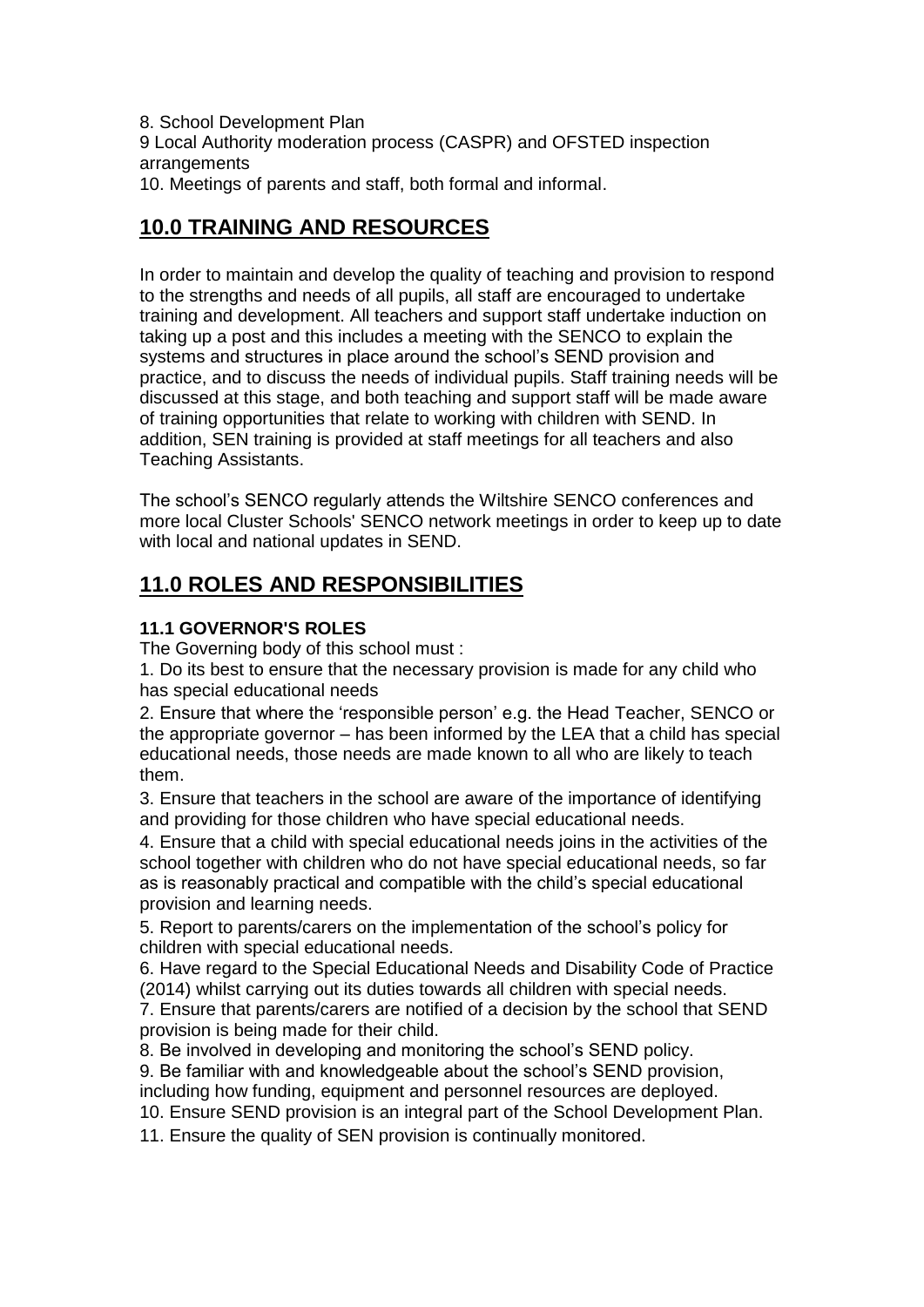### **11.2 SENCO**

Currently, the SENCO is Mrs Debbie Harris who is responsible for co-ordinating the provision of special educational needs throughout the school.

This will involve:

1. Day to day operation of the Special Educational Needs policy.

2. Providing advice to staff and liaising with them on the completion and implementation of Provision Maps, My Support Plans and EHCPs including reviews.

3. Overseeing and maintaining designated SEND resources

4. Liaising with parents/carers of children with special educational needs.

5. Liaising with external agencies including the Local Educational Authority's support and educational psychology services, health and social services and educational welfare.

6. Attending relevant courses to develop special educational needs provision.

7. Organising relevant in-service training of staff.

8. Monitoring, evaluating and reporting on provision to the SEND governor on a termly basis.

10. Co-ordinating provision for pupils with special educational needs in liaison with the class teacher, TA (Teacher Assistant) and Head Teacher.

11. Attending Pupil Progress Meetings.

### **11.3 MEMBER OF STAFF**

Mrs Walker, the Head Teacher is responsible for managing the school's responsibility for meeting the needs of pupils with medical conditions.

## **12.0 STORING AND MANAGING INFORMATION**

1. Documents relating to pupils on the SEND register will be stored in locked cupboards and on the school staff network.

2. SEND records will be passed on to a child's next setting when he or she leaves St. Andrew's. Storing and managing SEND records is in line with St. Andrew's Data Protection in Practice document and the School Data Retention guidelines.

## **13.0 ACCESSIBILITY**

There is wheelchair access to all parts of our school and playground.

1. St. Andrew's identifies and removes barriers to learning by providing all pupils with a broad and balanced curriculum, differentiated and adjusted to meet the needs of individual pupils and their preferred learning styles;

2. Current targets, strategies and outcomes of St. Andrew's accessibility planning approach include continuing to seek and follow the advice of LEA services, appropriate health professionals and guidance from the DfE.

3. St. Andrew's increases and promotes access for disabled pupils to the curriculum by:

(i) Setting suitable learning challenges

(ii) Taking account of pupils' diverse learning needs,